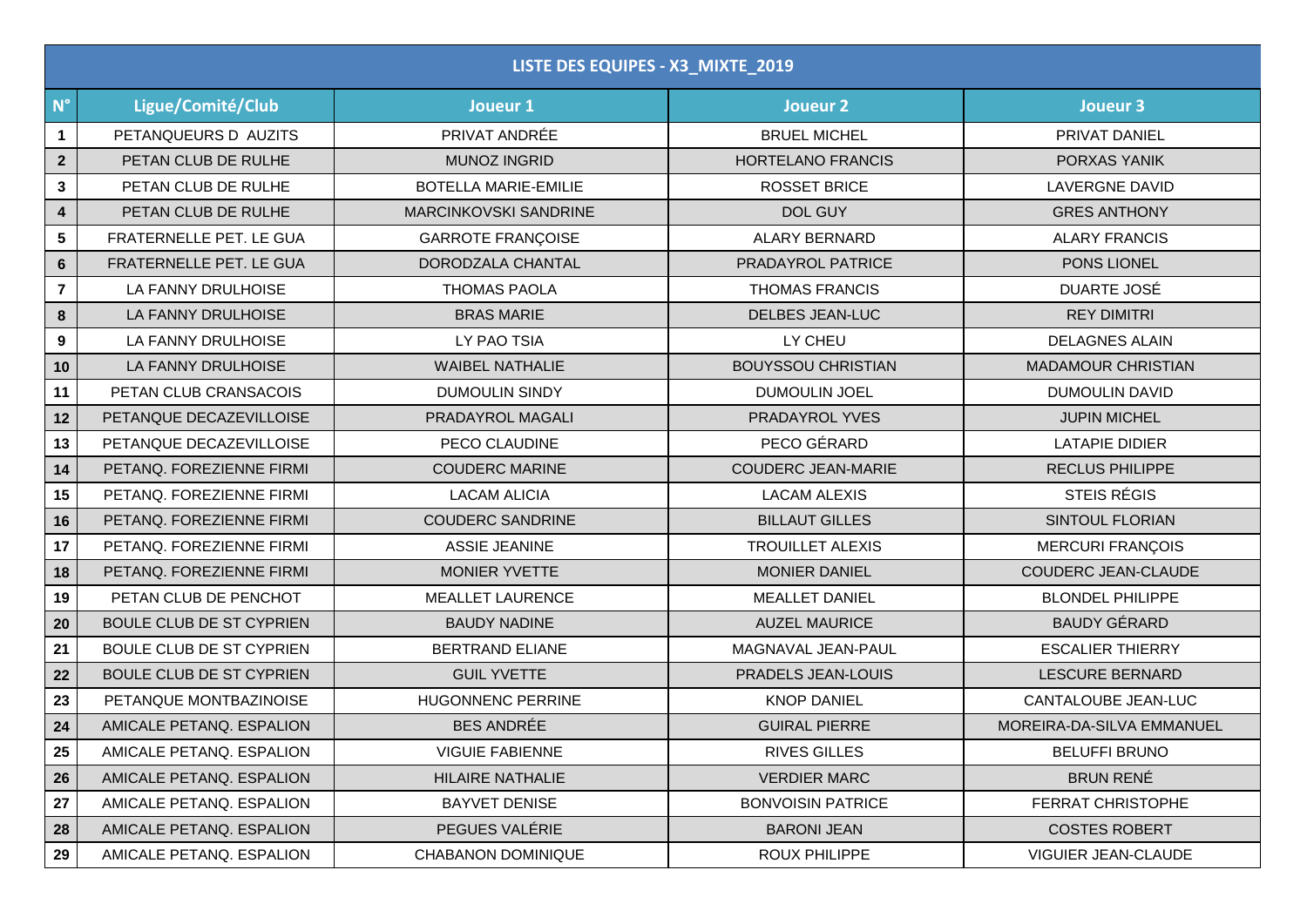|             | LISTE DES EQUIPES - X3_MIXTE_2019 |                            |                           |                           |
|-------------|-----------------------------------|----------------------------|---------------------------|---------------------------|
| $N^{\circ}$ | Ligue/Comité/Club                 | Joueur 1                   | Joueur <sub>2</sub>       | Joueur 3                  |
| 30          | ARGENCE PC STE GENEVIEVE          | PRAT PAULINE               | <b>VIGNE JULIEN</b>       | <b>BALDY WILFRIED</b>     |
| 31          | ARGENCE PC STE GENEVIEVE          | <b>VACOSSIN PATRICIA</b>   | FRECHET ANDRÉ             | <b>FABRE JEAN-PIERRE</b>  |
| 32          | ARGENCE PC STE GENEVIEVE          | PEGORIER CLAUDINE          | <b>GINISTY LUDOVIC</b>    | <b>BORDES MICKÄEL</b>     |
| 33          | ARGENCE PC STE GENEVIEVE          | <b>BATUT ISABELLE</b>      | <b>PULLES GUILLAUME</b>   | <b>KOS ALEXANDRE</b>      |
| 34          | PETANQUE JOYEUSE MILLAU           | SAUMADE CATHERINE          | VAQUERIN GÉRARD           | <b>VIGOUROUX PATRICK</b>  |
| 35          | PETANQUE JOYEUSE MILLAU           | <b>COURTOIS FRANCELINE</b> | <b>DELORME ROBERT</b>     | <b>COURTOIS SYLVESTRE</b> |
| 36          | PETANQUE JOYEUSE MILLAU           | <b>BOUVIALA CHRISTINE</b>  | <b>GAUBERT DANIEL</b>     | <b>VORS ERICK</b>         |
| 37          | PETAN CLUB SALLES CURAN           | <b>TAURINES ISABELLE</b>   | <b>TAURINES HERVÉ</b>     | PARRA JOSE                |
| 38          | PETAN CLUB SALLES CURAN           | PARRA ARMANDINE            | <b>DAGRENAT ROLAND</b>    | <b>GAVALDA GAËTAN</b>     |
| 39          | PETAN CLUB SALLES CURAN           | <b>FABRE GHISLAINE</b>     | <b>FABRE ANDRÉ</b>        | DUPRE-CLUZEL THÉO         |
| 40          | PETAN CLUB SALLES CURAN           | <b>ALRIC ELIANE</b>        | <b>ALRIC FRANCIS</b>      | PASSERINI RICHARD         |
| 41          | PET. CHEM. SEVERAC                | <b>BOURREL NATHALIE</b>    | <b>BONNES CHRISTOPHE</b>  | <b>VERGELY YANNICK</b>    |
| 42          | PETANQUE DE CREISSELS             | <b>AGRINIER CAMILLE</b>    | ROYO RÉMI                 | ROYO JONATHAN             |
| 43          | PETANQUE DE CREISSELS             | CAREL DORIANE              | <b>VALETTE FLORIAN</b>    | <b>BORIES THIBAUT</b>     |
| 44          | PETANQUE DE CREISSELS             | <b>LEONTE ELODIE</b>       | <b>FAUVET RICHARD</b>     | <b>AIGOUY DAVID</b>       |
| 45          | PETANQUE MARCILLACOISE            | FERREIRA MARIE-CLAUDE      | <b>LAGNOUX BRUNO</b>      | PRAT JEROME               |
| 46          | PETANQ.OLEMPS LA MOULINE          | <b>VOLPELLIER JESSICA</b>  | <b>ROMULUS THIBAUT</b>    | <b>NAULEAU CORENTIN</b>   |
| 47          | PETANQ.OLEMPS LA MOULINE          | <b>CARCELES NELLY</b>      | <b>CARCELES YOHAN</b>     | <b>ALBINET MELVYN</b>     |
| 48          | PETANQ.OLEMPS LA MOULINE          | <b>GARRIGOU PATRICIA</b>   | <b>GARRIGOU FREDERIC</b>  | <b>ESTRADE LIONEL</b>     |
| 49          | PETANQ.OLEMPS LA MOULINE          | CAMILLERI VÉRONIQUE        | <b>CAMILLERI FABIEN</b>   | CAMILLERI DOMINIQUE       |
| 50          | PETANQ.OLEMPS LA MOULINE          | <b>BONNET JESSICA</b>      | AYFFRE JÉRÉMY             | <b>MARROT GUILLAUME</b>   |
| 51          | LE BUT DU MONASTERE               | <b>GALEY MARIE</b>         | POPLIN FABRICE            | <b>GUERRERO STÉPHANE</b>  |
| 52          | LE BOUCHON STE JULIETTE           | ALBINET AMÉLIE             | <b>ALBINET JULIEN</b>     | <b>MICHEL DIDIER</b>      |
| 53          | PETANQUE CARCENACOISE             | RAVAILLE EDITH             | <b>GUITARD FREDDY</b>     | LUTRAN STÉPHANE           |
| 54          | SEBAZAC PETAN CLUB                | BONNIVARD AUDREY           | <b>LAGARDE CHRISTOPHE</b> | <b>CAULET FABRICE</b>     |
| 55          | SEBAZAC PETAN CLUB                | PETROCELLI MARIE-CHRISTINE | <b>CARDOSO SÉBASTIEN</b>  | PLISSON HUBERT            |
| 56          | SEBAZAC PETAN CLUB                | ALEXANDRE HÉLÈNE           | <b>GOUTES MICHEL</b>      | CABANES ANDRÉ             |
| 57          | SEBAZAC PETAN CLUB                | PRADEILLES LAURE           | <b>DELTORT CLAUDE</b>     | RAFFIT JEAN-MARC          |
| 58          | SEBAZAC PETAN CLUB                | MALGOUYRES ROMANE          | SOUYRI DOMINIQUE          | <b>MAUBERT LIONEL</b>     |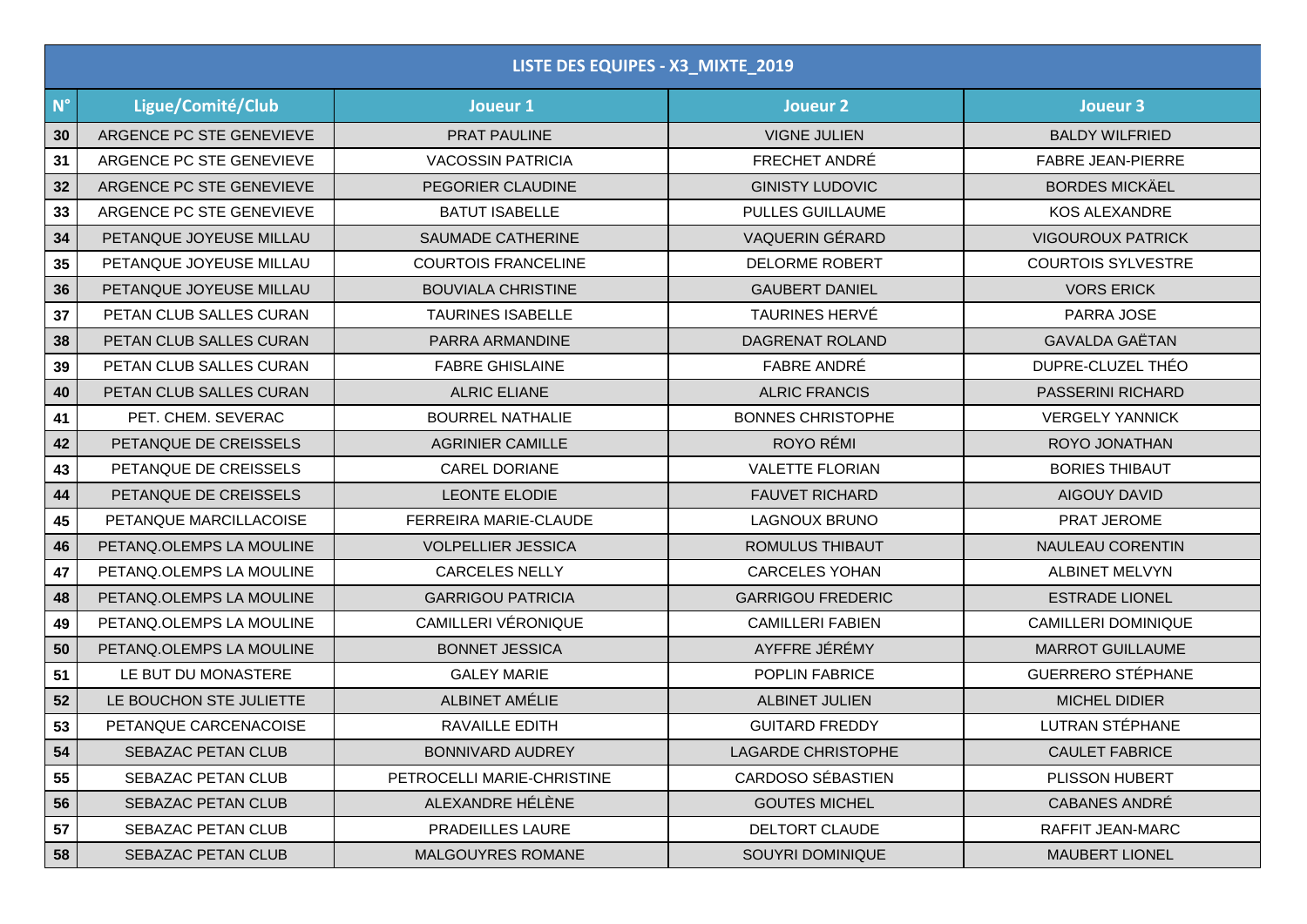| LISTE DES EQUIPES - X3_MIXTE_2019 |                                |                           |                           |                             |
|-----------------------------------|--------------------------------|---------------------------|---------------------------|-----------------------------|
| $N^{\circ}$                       | Ligue/Comité/Club              | Joueur 1                  | <b>Joueur 2</b>           | <b>Joueur 3</b>             |
| 59                                | SEBAZAC PETAN CLUB             | <b>SIGAL MICHELLE</b>     | SIGAL JEAN-MARC           | <b>SIGAL NICOLAS</b>        |
| 60                                | SEBAZAC PETAN CLUB             | <b>CRINER EMMANUELLE</b>  | <b>LEBLOND PATRICK</b>    | <b>BERNIE FLORENT</b>       |
| 61                                | PETAN.CLUB COSTES ROUGES       | CAULET FRANÇOISE          | CAULET GÉRARD             | <b>CABROLIER JEAN-LOUIS</b> |
| 62                                | PETAN.CLUB COSTES ROUGES       | BONNEVIALE JACQUELINE     | <b>GAUBERT CLAUDE</b>     | POUGET CLAUDE               |
| 63                                | <b>COMPS LA GRANDVILLE/PET</b> | <b>JOURDA VIRGINIE</b>    | PLONCARD STÉPHANE         | <b>DELON TOMMY</b>          |
| 64                                | COMPS LA GRANDVILLE/PET        | <b>BLANC NATHALIE</b>     | <b>BLANC OLIVIER</b>      | PAILHOUS BENJAMIN           |
| 65                                | <b>COMPS LA GRANDVILLE/PET</b> | <b>COUDERC ISABELLE</b>   | <b>ADRIAN ERIC</b>        | <b>VEBER THIERRY</b>        |
| 66                                | <b>COMPS LA GRANDVILLE/PET</b> | <b>MONTEILLET KARINE</b>  | PLONCARD JÉROME           | <b>BALMES ANTHONY</b>       |
| 67                                | <b>COMPS LA GRANDVILLE/PET</b> | <b>CAZOTTES CANDY</b>     | <b>BALMES FLORENT</b>     | <b>CABEC STÉPHANE</b>       |
| 68                                | COMPS LA GRANDVILLE/PET        | <b>BALMES JACQUELINE</b>  | MAZERAN JEAN-CLAUDE       | <b>MAREK YVES</b>           |
| 69                                | <b>COMPS LA GRANDVILLE/PET</b> | <b>CARCENAC FABIENNE</b>  | <b>CARCENAC JEROME</b>    | POUILLES PASCAL             |
| 70                                | <b>QUATRE SAISONS PET.CLUB</b> | <b>MOLINARIE FLORENCE</b> | PETIT CHRISTOPHE          | <b>ROQUES PATRICK</b>       |
| 71                                | <b>QUATRE SAISONS PET.CLUB</b> | POUGET CARINE             | <b>HERY FRÉDÉRIC</b>      | <b>VIRALES ANTHONY</b>      |
| $\bf 72$                          | <b>QUATRE SAISONS PET.CLUB</b> | ROUALDES MÉGANE           | <b>MONTEILLET ROMAIN</b>  | ALBALADEJO NICOLAS          |
| 73                                | <b>QUATRE SAISONS PET.CLUB</b> | <b>BOS DOMINIQUE</b>      | THERY DORIAN              | <b>LEMMENS TANGUY</b>       |
| 74                                | <b>QUATRE SAISONS PET.CLUB</b> | <b>BEC MAGALI</b>         | <b>CERCHI BERNARD</b>     | YANG SHOUA                  |
| 75                                | <b>QUATRE SAISONS PET.CLUB</b> | POUGET FRANCINE           | <b>RIBET JACQUES</b>      | <b>CARLES JEROME</b>        |
| 76                                | <b>QUATRE SAISONS PET.CLUB</b> | <b>TCHIEKWA MANULLA</b>   | SOLIGNAC DAVID            | <b>REYNES JACQUES</b>       |
| 77                                | <b>QUATRE SAISONS PET.CLUB</b> | <b>ARTUS NICOLE</b>       | <b>ARTUS MICHEL</b>       | <b>CAULET JEAN PIERRE</b>   |
| 78                                | <b>QUATRE SAISONS PET.CLUB</b> | PAILHOUS EDWIGE           | ARRIETA JEAN-NOEL         | <b>COLONGES GUY</b>         |
| 79                                | PETANQUE STE RADEGONDE         | EDMOND DISSE VALÉRIE      | <b>MONTFORT GUY</b>       | BELLEDENT CÉDRIC            |
| 80                                | PETANQUE PRIMAUBOISE           | NOYE AURÉLIE              | <b>NOYE JEAN</b>          | MOURINO JÉRÉMY              |
| 81                                | PETANQUE PRIMAUBOISE           | <b>CARLUS GABRIELLE</b>   | <b>CARLUS PAUL</b>        | <b>COSTES JEAN-LOUIS</b>    |
| 82                                | PETANQUE PRIMAUBOISE           | DE SCHRIJVER NADINE       | DE SCHRIJVER LÉON         | CAULET-CAILHOL JEAN-JACQUES |
| 83                                | PETANQUE PRIMAUBOISE           | <b>JULIEN MARIELLE</b>    | SAUBAUX JEAN-GÉRARD       | <b>BARNES GUY</b>           |
| 84                                | PETANQUE PRIMAUBOISE           | <b>CRAMAREGEAS LAURIE</b> | <b>CRAMAREGEAS PIERRE</b> | <b>PONS LAURENT</b>         |
| 85                                | PETANQUE PRIMAUBOISE           | ROUQUIE MAGALI            | <b>CROZAT PASCAL</b>      | <b>VERNHES PATRICK</b>      |
| 86                                | PETANQUE PRIMAUBOISE           | <b>VIGOUROUX SUZANNE</b>  | <b>BOYER PHILIPPE</b>     | <b>MOUYSSET ERIC</b>        |
| 87                                | PETANQUE PRIMAUBOISE           | VAYSSETTES AURÉLIE        | <b>LABIT JORIS</b>        | POUGET BENJAMIN             |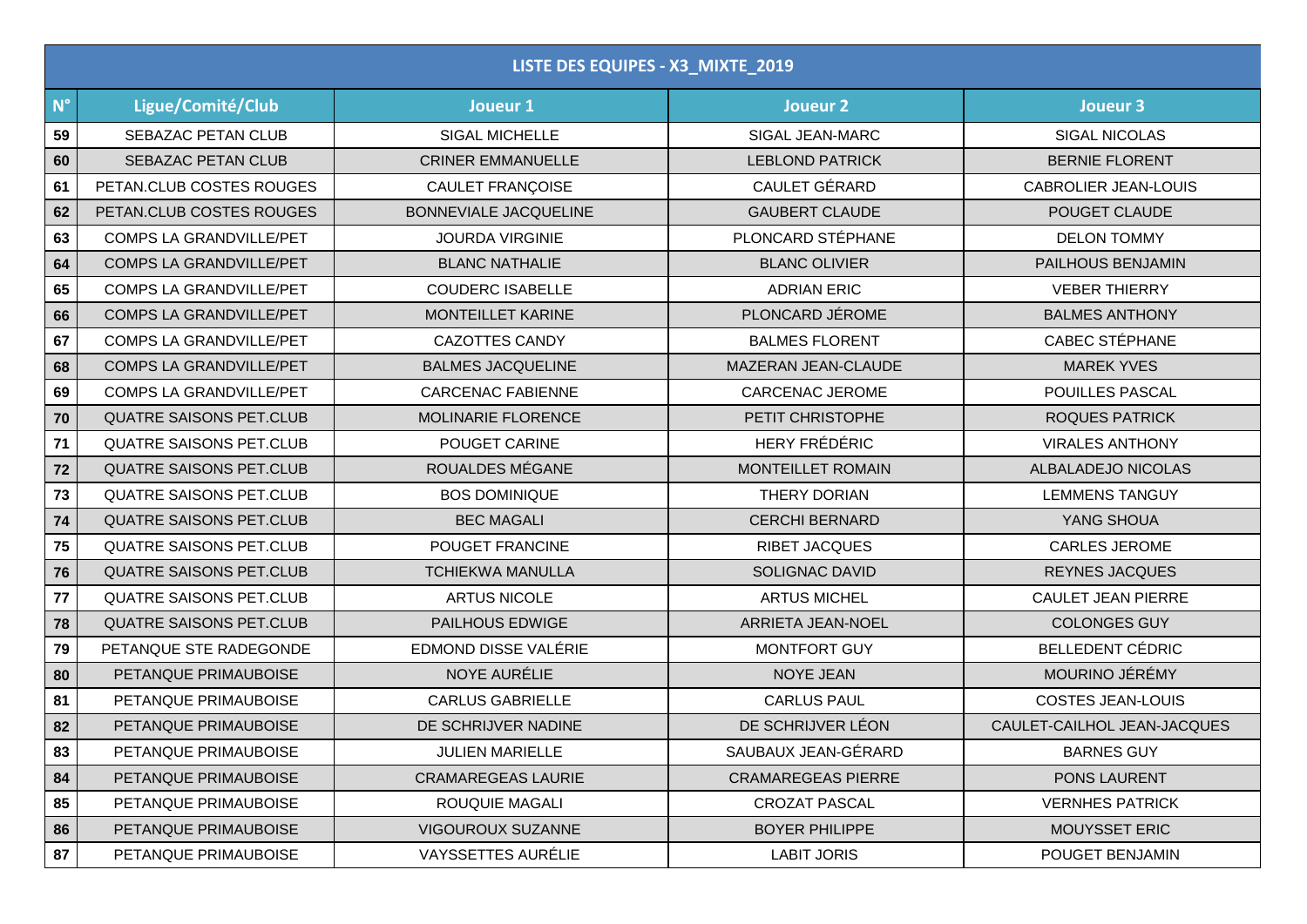|             | LISTE DES EQUIPES - X3_MIXTE_2019 |                                 |                              |                           |
|-------------|-----------------------------------|---------------------------------|------------------------------|---------------------------|
| $N^{\circ}$ | Ligue/Comité/Club                 | Joueur 1                        | Joueur <sub>2</sub>          | Joueur 3                  |
| 88          | PETANQUE PRIMAUBOISE              | <b>JEAN CAMILLE</b>             | <b>JEAN JOËL</b>             | <b>GINESTET PHILIPPE</b>  |
| 89          | PETANQUE FLAVINOISE               | SERIEYE MÉLODIE                 | SERIEYE FLORIAN              | <b>ALBINET NICOLAS</b>    |
| 90          | LE PET ONET VILLAGE               | <b>FERAL CHRISTIANE</b>         | <b>MIRAN JORDAN</b>          | <b>BERNIE JORIS</b>       |
| 91          | LE PET ONET VILLAGE               | <b>RODES NATHALIE</b>           | <b>MIRAN FLORENT</b>         | <b>BERNIE SERGE</b>       |
| 92          | LE PET ONET VILLAGE               | <b>BERNIE PIERRETTE</b>         | <b>MARTY GUY</b>             | <b>BRUGIE CHRISTIAN</b>   |
| 93          | LA BOULE NUCOISE                  | <b>BERNARD JOSETTE</b>          | <b>FOUCHER CHRISTIAN</b>     | <b>LACAZE GILLES</b>      |
| 94          | PETAN'COEUR RODEZ                 | <b>GADEFAIT LUDIVINE</b>        | <b>GADEFAIT KÉVIN</b>        | CANTAGREL ROMÉO           |
| 95          | ASS. PET. CASSAGNOLS              | <b>CABOT EDWIGE</b>             | ALVERNHES BERNARD            | NESPOULOUS BERNARD        |
| 96          | PET.BISCAN PAS ST SERNIN          | NICOULEAU MARIELLE              | <b>MARTY JOEL</b>            | <b>NESPOULOUS NICOLAS</b> |
| 97          | <b>ENTENTE P. ST AFFRICAINE</b>   | <b>BOSC NICOLE</b>              | <b>BERTRAND PIERRE-MARIE</b> | <b>LORENTE BERNARD</b>    |
| 98          | <b>ENTENTE P. ST AFFRICAINE</b>   | <b>ROQUES FANNY</b>             | <b>ARLES NICOLAS</b>         | <b>BREUGNOT ROMAIN</b>    |
| 99          | PETANQUE REQUISTANAISE            | <b>BRAS AUDREY</b>              | <b>MOLINIER FRANCIS</b>      | <b>LACAN JACKY</b>        |
| 100         | PETANQUE REQUISTANAISE            | <b>NEGRIER EMILIE</b>           | <b>DURAND VINCENT</b>        | <b>BOUSQUET VICTOR</b>    |
| 101         | PETANQUE REQUISTANAISE            | TARROUX VÉRONIQUE               | <b>GAVALDA JEAN-MARIE</b>    | <b>ALARY MARC</b>         |
| 102         | <b>FANNY TOURNEMIRE</b>           | <b>CARTAYRADE FLORIAN</b>       | <b>GUIBAL GUILLAUME</b>      | ROUQUAIROL GAËLLE         |
| 103         | LA BOULE BELMONTAISE              | <b>GHETTI GÉRALDINE</b>         | SABATHIER NICOLAS            | <b>HERNANDEZ THIERRY</b>  |
| 104         | LA BOULE BELMONTAISE              | NOEL SOPHIE                     | <b>ROSICH TONY</b>           | <b>BARASCUD FRÉDÉRIC</b>  |
| 105         | LA BOULE BELMONTAISE              | <b>CASTAGNE LAURE</b>           | <b>DELAGNE BENJAMIN</b>      | <b>CASTAGNE PHILIPPE</b>  |
| 106         | J. B. RIEUPEYROUSAINE             | <b>DELHON SYLVIE</b>            | <b>FREVAL GUY</b>            | <b>DELHON MEHDI</b>       |
| 107         | J. B. RIEUPEYROUSAINE             | <b>TEULIER MARIE</b>            | <b>TEULIER PIERRE</b>        | ALET JEAN LOUIS           |
| 108         | J. B. RIEUPEYROUSAINE             | <b>TERRISSE ELODIE</b>          | <b>COMBES MAXIME</b>         | <b>BARBOSA MICHEL</b>     |
| 109         | J. B. RIEUPEYROUSAINE             | LEGRELLE-VEDRINES LAURE         | <b>VEDRINES ERIC</b>         | MOUYSSET GRÉGORY          |
| 110         | PETANQUE LUNACOISE                | <b>COLLET AUDREY</b>            | <b>ROUZIES THIBAULT</b>      | <b>VIGUIE GUILLAUME</b>   |
| 111         | PETANQUE LUNACOISE                | <b>BOURLIER MARIE-CHRISTINE</b> | DE OLIVEIRA MANUEL           | PELTIER WILFRIED          |
| $112$       | PETANQUE LUNACOISE                | KALLENBRUM NATHALIE             | <b>DUMOULIN CHRISTOPHE</b>   | <b>GOEURY PATRICE</b>     |
| 113         | PETANQUE LUNACOISE                | BESSIERE MARIE-CLAUDE           | <b>GARRIGUES PASCAL</b>      | <b>ALAUX SYLVAIN</b>      |
| 114         | PETANQUE LUNACOISE                | <b>BAYOL STÉPHANIE</b>          | <b>MARCIE YANNICK</b>        | MARTY JÉRÉMY              |
| 115         | PETANQUEURS MONTEILLOIS           | <b>VIDAS CÉLINE</b>             | <b>VIDAS MICKAËL</b>         | <b>BESSIERE ERIC</b>      |
| 116         | PETANQUEURS MONTEILLOIS           | <b>LACASSAGNE MANON</b>         | <b>TURLAN JULIEN</b>         | MAJOREL DAVID             |